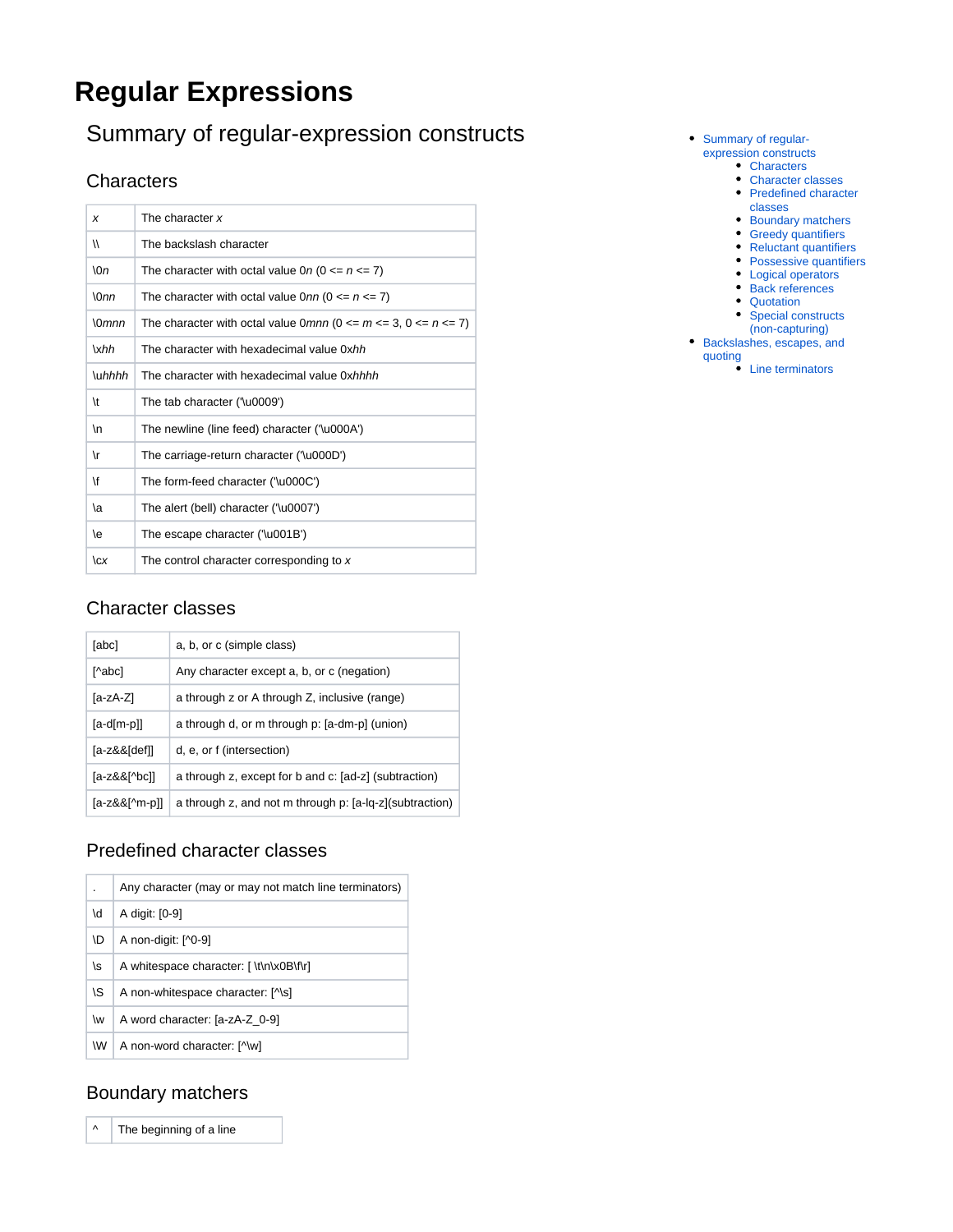| \$        | The end of a line             |
|-----------|-------------------------------|
| ۱b        | A word boundary               |
| ۱B.       | A non-word boundary           |
| <b>VA</b> | The beginning of the input    |
| ١G        | The end of the previous match |
| \7        | The end of the input          |

## <span id="page-1-0"></span>Greedy quantifiers

| X?         | X, once or not at all                   |
|------------|-----------------------------------------|
| $X^*$      | X, zero or more times                   |
| $X+$       | X, one or more times                    |
| $X\{n\}$   | X, exactly <i>n</i> times               |
| $X\{n\}$   | X. at least n times                     |
| $X\{n,m\}$ | X, at least n but not more than m times |

## <span id="page-1-1"></span>Reluctant quantifiers

| X22          | X, once or not at all                   |
|--------------|-----------------------------------------|
| $X^*$ ?      | X, zero or more times                   |
| $X+2$        | X, one or more times                    |
| $X\{n\}$ ?   | X, exactly <i>n</i> times               |
| $X\{n\}$ ?   | X. at least <i>n</i> times              |
| $X\{n,m\}$ ? | X, at least n but not more than m times |

## <span id="page-1-2"></span>Possessive quantifiers

|  | $X^2+$       | X, once or not at all                   |
|--|--------------|-----------------------------------------|
|  | $X^*$ +      | X, zero or more times                   |
|  | $X_{++}$     | X, one or more times                    |
|  | $X\{n\}+$    | X, exactly <i>n</i> times               |
|  | $X\{n\}+$    | X. at least n times                     |
|  | $X\{n,m\}$ + | X, at least n but not more than m times |

### <span id="page-1-3"></span>Logical operators

| $XY$ X followed by Y          |
|-------------------------------|
| $X Y $ Either X or Y          |
| $(X)$ X, as a capturing group |

#### <span id="page-1-4"></span>Back references

 $\ln |\mathsf{W}|\$  Whatever the  $n^{\text{th}}$  capturing group matched

#### <span id="page-1-5"></span>**Quotation**